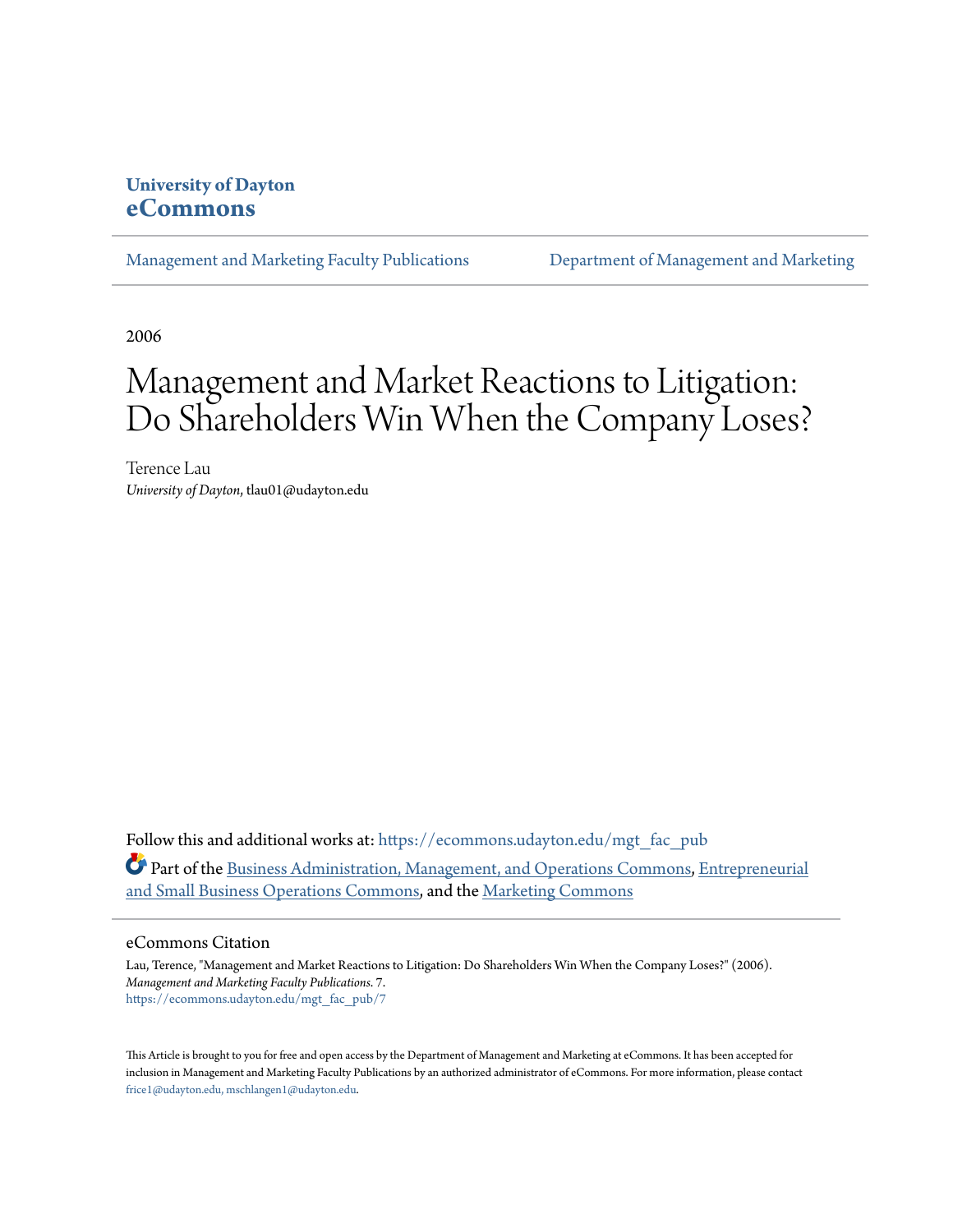tested plans, the percentage growth in options also declines. So, on one level, boards appear to hear shareholders' message. However, CEO pay does not decline; only its growth rate declines. Among the 40 most contested options plans, the value of new option grants still grew by almost 40 percent. This is considerably less than the 140 percent growth in options that sparked the initial shareholder revolts, but some might argue that the level of board restraint is less than what many shareholders had hoped.

A limitation of Martin and Thomas' study is that it provides only a one-year snapshot at a time when the stock market was growing rapidly. Perhaps in a post-techbubble, post-Enron scandal world, shareholder reaction to dilutive plans might be stronger and apply to more plans. The average no vote was 19 percent in 1998 among the 156 plans for which Martin and Thomas have complete data. By 2004, the average no vote had reached 25 percent, and seven plans (versus four in 1998) were defeated outright. Today, the effect of shareholder anger might also translate into greater consequences in the CEO's next pay period. Recent regulations such as Sarbanes-Oxley might strengthen boards seeking to respond to shareholder criticism.

The main message of Martin and Thomas is that, while some types of stock option plans hurt shareholders, boards seek to correct their mistakes by subsequently reducing the growth rate of CEO pay. Shareholders need to be most concerned about option plans that go only to executives and dilute the stock more than 5 percent. Boards and CEOs should be aware that proposing such plans will negatively affect share prices in the short run and later draw protest votes. Boards will feel pressure to respond by holding the line on future CEO pay. If Martin and Thomas are right, perhaps boards are finally starting to get the message.

*Source:* Martin, K. J., & Thomas, R. S. 2005. When is enough, enough? Market reaction to highly dilutive stock option plans and the subsequent impact on CEO compensation. *Journal of Corporate Finance*, 11: 61–83.

## Management and Market Reactions to Litigation: Do Shareholders Win When the Company Loses?

#### *Research Brief by Terence J. Lau, Assistant Professor of Management, University of Dayton*

 $\overline{\mathbf{L}}$ itigation against companies has existed as long as businesses have competed. From the Dodge brothers' lawsuit compelling Ford to declare a dividend to shareholders, to more recent examples such as patent litigation against Blackberry-maker Research in Motion and product liability claims against Merck for its Vioxx drug, stock markets have reacted to these lawsuits. Regardless of who the plaintiffs are (e.g., government entities, other firms, individuals) and whether or not the actions stem from civil or criminal law, markets adjust a company's stock price for the effect of litigation on company profitability. Indeed, numerous studies conclude that the filing of a lawsuit against a company is always accompanied by a negative reaction from stock markets.

To most executives, the idea that litigation is bad for business and that settling is better than going to trial may seem common sense. The explosive popularity of alternative dispute resolution (ADR) to resolve business disputes is attributable to the desire of most companies to avoid public disclosure and expensive litigation. Conventional wisdom suggests that companies avoid litigation because of the length of time involved, the high cost, the public disclosure of intellectual property or embarrassing secrets, and the destruction it wreaks on existing business relationships. If this wisdom is true, then stock markets should react positively when a company short-circuits the litigation process and settles. In essence, settling should be seen as a sign that management is removing a distraction to achieving company goals.

However, research finds that companies that settle litigation actually tend to be punished by stock markets. A new study by Bruce Haslem of Florida State University about how markets react to settlements and judgments was designed to find out why. Moreover, prior research also suggests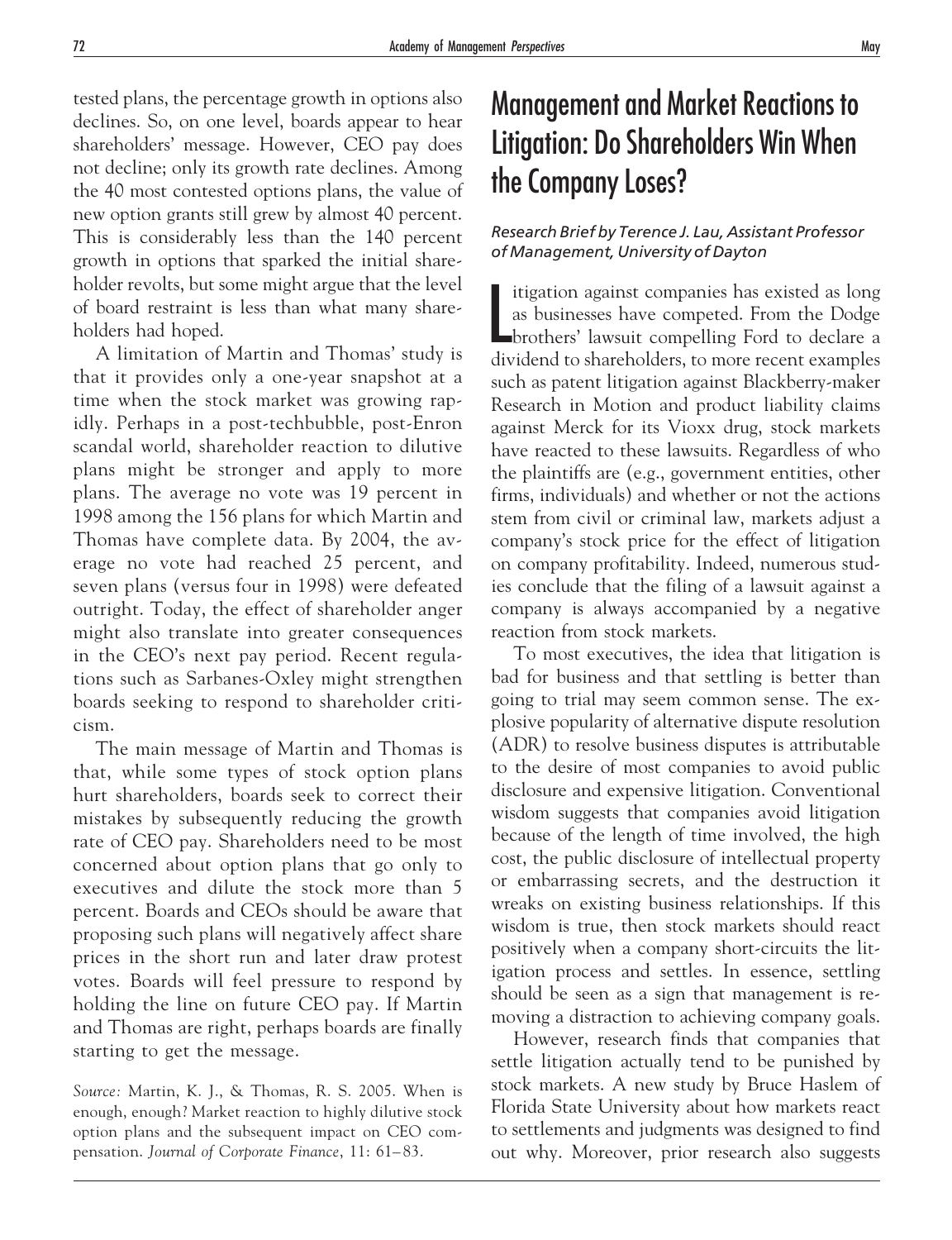that when companies refuse to settle and instead take on litigation, they are rewarded by markets, *even when they lose the case*. Why these two seemingly contradictory phenomena occur has tremendously important significance for senior management. Haslem's theory, and one largely supported by his findings, is that agency costs are the explanation. In essence, he argues that conventional thinking is flawed because it assumes that the plaintiff and defendant in a case always act optimally and with perfect information—settlement occurs when defendants believe that their chances of losing at trial are greater than winning. Haslem's study has much to teach us about the inherent conflicts that exist when managers act selfishly instead of in the shareholder's best interests.

But first, it is important to understand that the term "agency costs" is used to describe the tension that exists between managers (the agents) and shareholders (the principals). Shareholders always seek to maximize share appreciation. Managers, on the other hand, are often motivated by various perks (e.g., non-cash compensation), career advancement, and executing a strategy. Sometimes, managers also want to avoid information becoming public to shareholders. This "skeleton in the closet" information may reflect poor decisions on behalf of management, and if made public, could result in adverse employment actions against the manager. To the extent that managers take corporate actions based on these factors (other than share price appreciation), agency costs exist.

Haslem theorizes that the more a manager stands to lose in litigation and wants to keep certain information from becoming public, the harsher the market reaction to a settlement announcement. As a corollary to this first question, Haslem also explores whether there is a relationship between the existence of information a manager wants to keep private and the speed at which settlement is reached following litigation. If such a relationship exists, it suggests that shareholders should be suspicious when litigation is quickly settled by a company. In these situations, active shareholders may wish to seek further explanation from management about the nature of the information being hidden.

Haslem conducted his research using a comput-

erized database of federal district court filings. The cases he studied were filed between 1994 and 1998, and covered suits based on antitrust, breach of contract, product liability, labor, patent infringement, and derivative shareholder actions. He only studied firms that were publicly listed, and eliminated suits that later consolidated into class-action suits, involved a foreign parent company, or could not be tracked to a final determination. All told, Haslem examined 965 specific events, making his study the most comprehensive thus far. In addition, Haslem examined specific characteristics of defendant firms. These characteristics included number of shareholders, percentage of shares held by insiders, free cash flow, CEO salary, managerial options, number of directors, percentage of inside directors, director compensation, and whether the CEO and board chairperson were the same individual.

Haslem's study resulted in several important findings. First, he found a significant negative reaction to the settlement announcement of litigation. This finding confirms the results of previous research, but on a much larger scale. Haslem also found that firms that chose settlement continued to under-perform in the market for up to one year following settlement. Conversely, Haslem found that the average market reaction to a judgment, regardless of whether the defendant company won or lost the case, was *positive*. Haslem believes that the explanation is simple. If firms have high agency costs, shareholders would prefer that a case advance all the way to trial. Even if the companies lose, shareholders gain valuable information about the quality of management.

Another key finding of the study is that the timing of a settlement is very much affected by the strength of two key measures of corporate governance—board composition and the ownership structure of the firm. Settlements tend to occur sooner when companies have a higher percentage of insiders on their boards, have larger boards, and have the same person serving as both CEO and board chair. Haslem believes that these factors paint the management of these firms as being less subject to the monitoring of their actions. Consequently, these firms prefer to settle litigation ear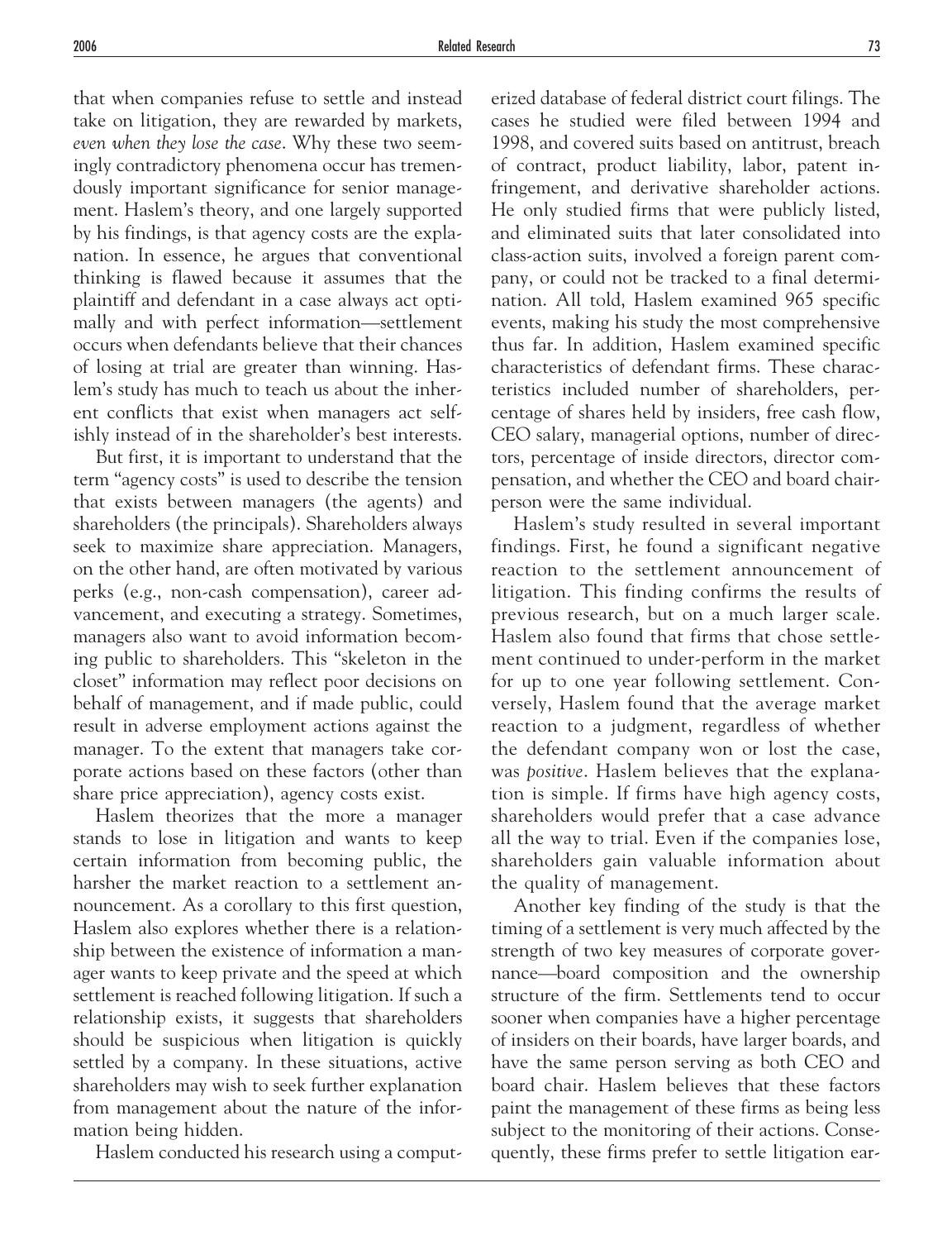lier to protect management—ostensibly because they have more to hide.

Finally, Haslem concludes that there are certain aspects of agency costs that can indicate how markets react to certain settlements. If management holds a large portion of a firm's equity, if more of a firm's equity is held by large shareholders, or if the firm pays dividends and aligns management compensation with shareholders by granting stock options, then markets tend to react more positively to settlements. On the other hand, if the CEO is also the board chair, if there are high fixed salaries for the CEO, and if the firm has higher levels of free cash flow, then market reaction to settlements is more negative. These results largely confirm that agency costs play a major role in determining market reaction to settlements. When management is seen as more transparent to shareholders, markets tend to be less punishing compared to when management is considered to be more opaque.

Haslem's research raises some important questions. Clearly, the most immediate impact of his research is to demonstrate that financial markets are very concerned about agency costs when a firm settles litigation. Agency problems may result in management making poor decisions on settlement, including settling too early—or for too much money—in order to protect their own personal interests. Beyond this, Haslem's study once again raises questions about the duties of company management. Under state law, officers and directors owe a fiduciary duty to the corporation itself and to the shareholders of the corporation. Haslem's research indicates that the market is skeptical, at best, about whether this duty is practiced on a practical level. The fiduciary duty of officers and directors must be real, not theoretical, to provide markets with the confidence needed to make assessments of a company's performance. Furthermore, Haslem's study indicates the need for legislators, once again, to consider extending the fiduciary duty to all management, and not just officers and directors.

Corporate governance and shareholder activism have enjoyed a renaissance in the wake of Enron, Tyco, and other high-profile corporate scandals. The malfeasance of a few has brought newfound attention to the motivations of management—especially senior management—everywhere. This study sheds new light on the tension between management and shareholders' interests when resolving litigation. For management, the lesson from Haslem's research is straightforward. The markets are sophisticated enough to realize that quick settlements are often a sign of bad management seeking to restrain information from becoming public. When management settles lawsuits for reasons other than an optimal outcome based on costs and benefit, management should realize that markets and shareholders are watching their moves closely. Settlement may end litigation, but it also may be only the beginning when it comes to tough questions that management has to answer.

*Source:* Haslem, B. 2005. Managerial opportunism during corporate litigation. *Journal of Finance*, 60(4): 2013–2041.

### Power Plays: Can Power Dynamics Explain Changes in Corporate Governance Practices?

*Research Brief by Kathleen Rehbein, Associate Professor of Management, Marquette University*

Today, companies are undergoing important cor-<br>porate governance transformations. Much of<br>this effort is in response to the passage of<br>Sarbanes Oxley, one of the most comprehensive porate governance transformations. Much of If this effort is in response to the passage of Sarbanes-Oxley, one of the most comprehensive and stringent pieces of legislation in the history of corporate governance. Additional restrictions have been imposed by NASDAQ and the NYSE that parallel Sarbanes-Oxley. These restrictions require company boards to maintain a majority of independent directors, hold meetings without management present, and develop codes of ethics. Firms are also aware of the increased consequences for ethical lapses given the severe sentencing of the CEOs of large companies such as Tyco and WorldCom. Lastly, institutional activists continue to pressure firms to change their corporate governance practices.